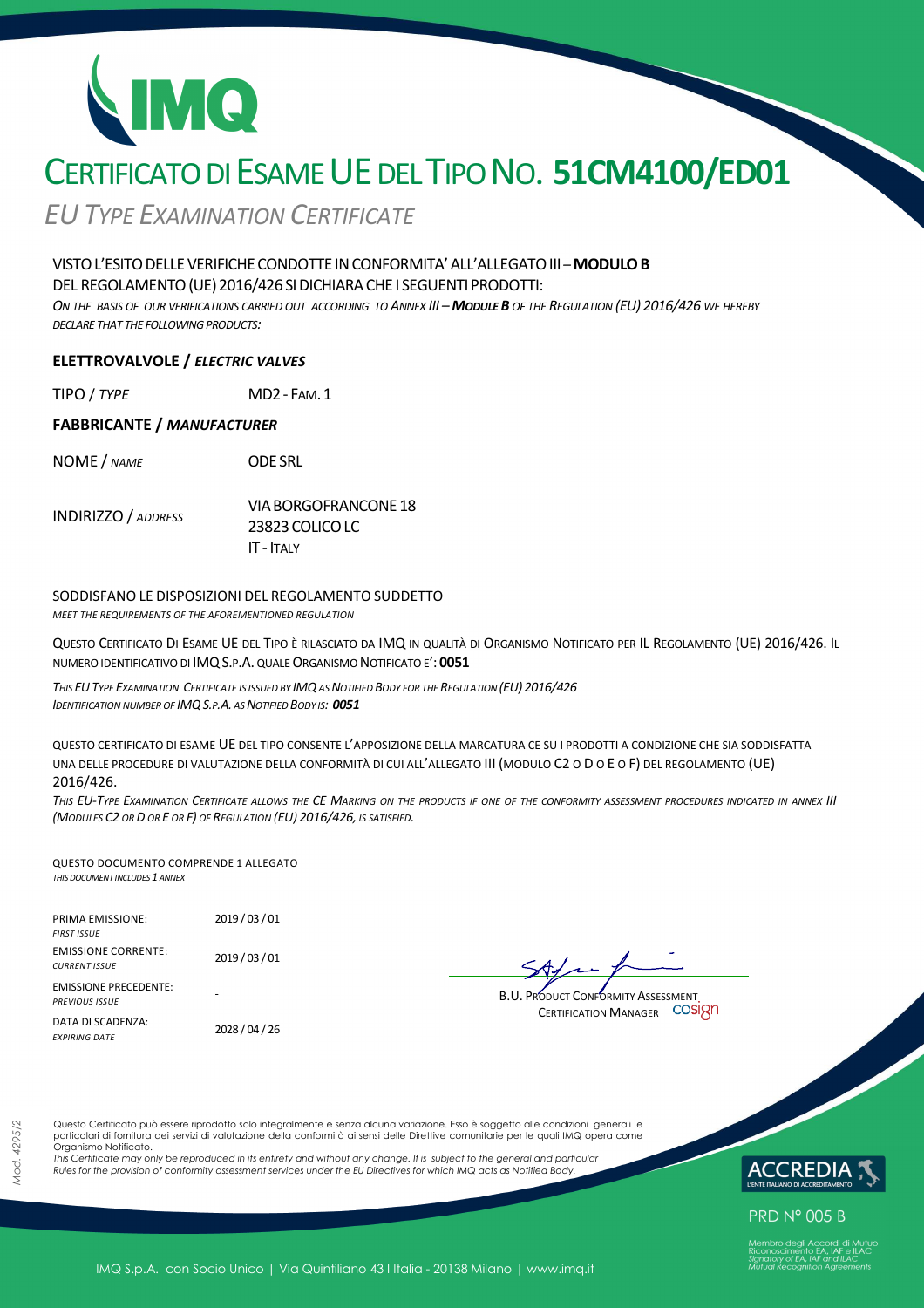

Rea Milano 1595884 Registro Imprese Milano 12898410159 C F /P I. 12898410159 Capitale Sociale € 4.000.000



**SN.T00047** 

 $CF$ 

**Allegato al Certificato di Esame CE/UE di Tipo Annex to EC/EU Type Examination Certificate**

Prima emissione | First issue 2019-03-01 Emissione corrente | Current issue 2019-03-01 Emissione precedente | Previous issue

**Prodotto | Product**

**Elettrovalvole Electric valves**

| <b>Fabbricante   Manufacturer</b> |
|-----------------------------------|
|                                   |

**ODE SRL VIA BORGOFRANCONE 18 23823 COLICO LC IT - Italy**

# **Costruito presso (sito produttivo) | Manufactured at (factory location)**

PI.S0007B

#### **Norme Standards**

**Marcatura | Marking**

 $\epsilon$ 

EN 161:2011 + A3:2013 EN 161:2011 + A3:2013

**Rapporti | Test Reports**

CG18-0023467-24

## **Caratteristiche tecniche | Technical characteristics**

|                                                                                            | $Tipo / Type$ MD2 - Fam. 1                                                               |
|--------------------------------------------------------------------------------------------|------------------------------------------------------------------------------------------|
| Diametro nominale   Nominal diameter DN 15 - 20 - 25 - 32 - 40 - 50                        |                                                                                          |
| Numero di vie   Number of outlets 1                                                        |                                                                                          |
|                                                                                            | Tipi di gas utilizzabili / Types of gas used I, II e III famiglia / I, II and III family |
| Pressione min/max d'impiego   Working minimum/maximum 0-200 mbar / 0-360 mbar<br>pressure  |                                                                                          |
| Temperatura min/max d'impiego   Working $-20$ °C - $+60$ °C<br>minimum/maximum temperature |                                                                                          |
| Gruppo   Group 2                                                                           |                                                                                          |
| Classe della valvola   Valve class <b>A</b>                                                |                                                                                          |
| Grado di protezione IP   IP degree of protection <b>IP65</b>                               |                                                                                          |

# **Articoli (con dettagli) | Articles (with details)**

AR.T001K6

| Marca / Trade mark ODE                                                   |                                                                            |
|--------------------------------------------------------------------------|----------------------------------------------------------------------------|
|                                                                          | Modello   Model Tipo / Type MD2 - Fam. 1                                   |
| Raccordo d'entrata   Inlet gas connection                                | Filettato o flangiato / Threaded or flanged                                |
| Raccordo d'uscita   Outlet gas connection                                | Filettato o flangiato / Threaded or flanged                                |
|                                                                          | Potenza assorbita   Rated input Da   From 6 a   to 89 VA                   |
| Classe di costruzione elettrica   Electrical constructional class 1      |                                                                            |
| Tipo di alimentazione elettrica   Type of electrical supply <b>AC/DC</b> |                                                                            |
| Frequenza / Frequency 50/60Hz                                            |                                                                            |
|                                                                          | Tensione nominale   Rated voltage 12 V AC/DC; 24 V AC/DC; 110 VAC; 230 VAC |

# **Ulteriori informazioni |Additional Information**

Il livello di SIL della elettrovalvola stand-alone è SIL 2; quando vengono installate due elettrovalvole in serie e il relativo controllo tenuta, certificato secondo EN 1643, il livello raggiunto è SIL 3, così come indicato sulla norma EN 676:2008.

L'elettrovalvola ha livello di PL d.

Le elettrovalvole flangiate possono avere flange ANSI.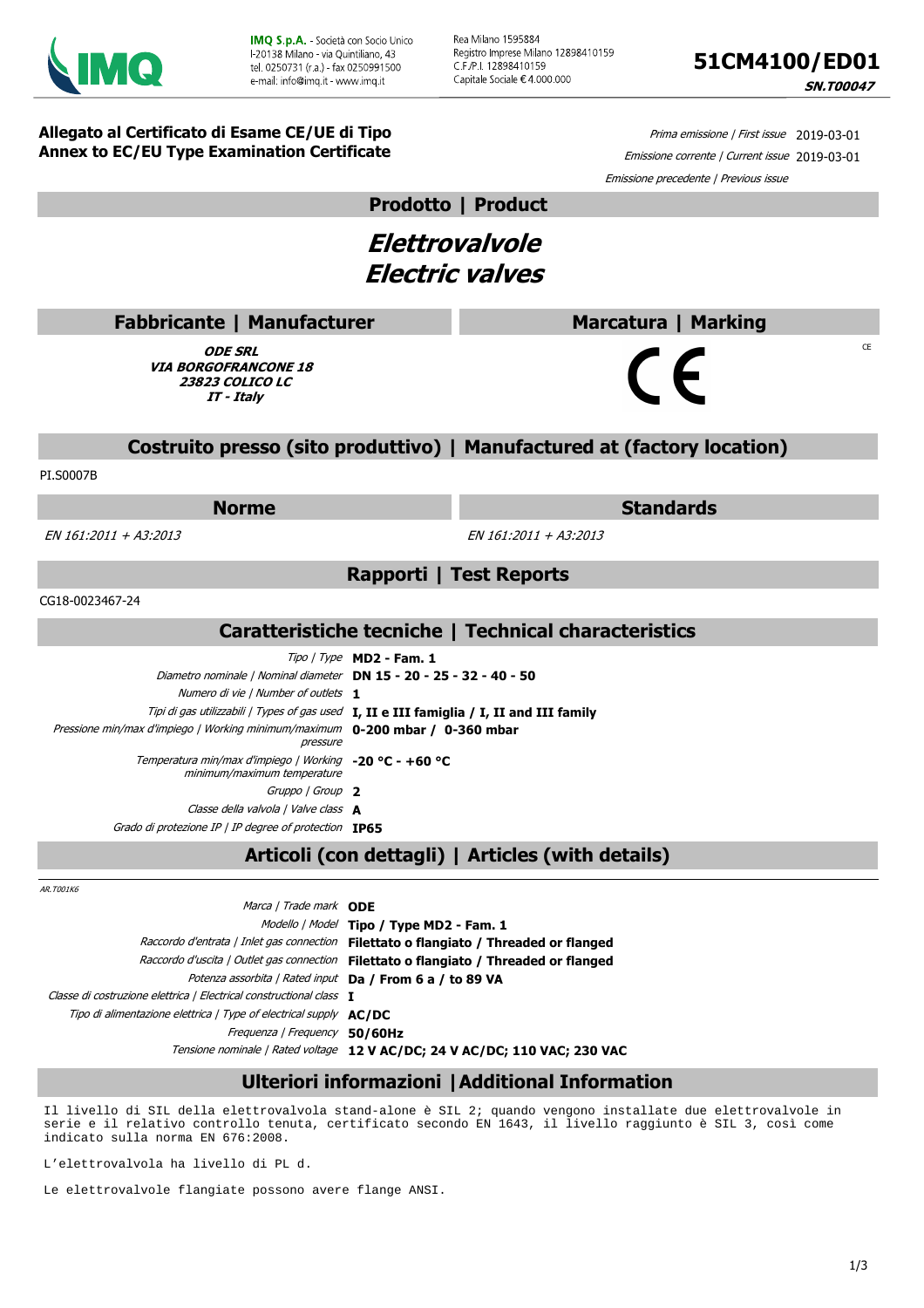

**SN.T00047** 

#### **Allegato al Certificato di Esame CE/UE di Tipo Annex to EC/EU Type Examination Certificate**

Prima emissione | First issue 2019-03-01

Emissione corrente | Current issue 2019-03-01

Emissione precedente | Previous issue

Il Modello MD2… è munito di apertura rapida.

Le versioni con Energy Saving Circuit hanno assorbimenti vari, per i dettagli vedere l'elenco modelli.

Per i modelli con DN 15-20-25 senza regolazioni: su richiesta del costruttore la prova di durata è stata effettuata a 60°C per bobine con tensione nominale di 230 V ed energy saving circuit, e a temperatura minima di -20°C anziché -15°C. I campioni testati erano equipaggiati anche con interruttore indicatore della posizione di chiusura (reed magnetico) che è stato testato insieme alla valvola (1 milione di cicli con carico resistivo, AC/DC, max 40 W, 1 A, 1000V).

Per i modelli con DN 32-40-50 e DN 32FL-40FL-50FL senza regolazioni: su richiesta del costruttore la prova di durata è stata effettuata a 60°C per bobine con tensione nominale di 230 V ed energy saving circuit, e a temperatura minima di -20°C anziché -15°C. I campioni testati erano equipaggiati anche con interruttore indicatore della posizione di chiusura (reed magnetico) che è stato testato insieme alla valvola. I modelli con pressione massima d'impiego di 360 mbar e l'interruttore hanno effettuato 1 milione di cicli con carico resistivo, AC/DC, max 40 W, 1 A, 1000V).

/

The SIL level of the stand-alone solenoid valve is SIL 2; when two solenoids are installed in series and the relative leak test (Valve Proving System), certified according to EN 1643, the achieved level is SIL 3, as set forth in EN 676:2008.

The solenoid valve has PL d level.

The solenoid valves may have ANSI flanges.

Model MD2… is equipped with fast opening.

The power consumption with Energy Saving Circuit are various, see model list for details.

For models with DN 15-20-25 without regulation: on request of manufacturer endurance test was performed at 60°C for bobbin with rated voltage of 230 V and energy saving circuit, and at minimum temperature of -20 °C instead of -15°C. The samples tested were also equipped with closed position indicator switch (magnetic reed) that was tested togheter with the valve (1 million cycles with resistive load, AC/DC, max 40 W, 1 A, 1000V).

For models with DN 32-40-50 and DN 32FL-40FL-50FL without regulation:

on request of manufacturer endurance test was performed at 60°C for bobbin with rated voltage of 230 V and energy saving circuit, and at minimum temperature of -20 °C instead of -15°C.

The samples tested were also equipped with closed position indicator switch (magnetic reed) that was tested togheter with the valve. The models having a maximum working pressure of 360 mbar and the switch 1 million cycles with resistive load, AC/DC, max 40 W, 1 A, 1000V.

# **Paesi di destinazione | Countries of destination**

| Paesi di destinazione/Countries of destination | Sigla/Code | Categorie/Categories | Gas e pressioni/Gas and supply pressures |
|------------------------------------------------|------------|----------------------|------------------------------------------|
| ALBANIA/ALBANIA                                | AL         |                      |                                          |
| AUSTRIA/AUSTRIA                                | AT         |                      |                                          |
| BELGIO/BELGIUM                                 | BE         |                      |                                          |
| BULGARIA/BULGARIA                              | BG         |                      |                                          |
| CIPRO/CYPRUS                                   | <b>CY</b>  |                      |                                          |
| CROAZIA/CROATIA                                | <b>HR</b>  |                      |                                          |
| DANIMARCA/DENMARK                              | DK         |                      |                                          |
| ESTONIA/ESTONIA                                | EE         |                      |                                          |
| FINLANDIA/FINLAND                              | FI         |                      |                                          |
| FRANCIA/FRANCE                                 | <b>FR</b>  |                      |                                          |
| GERMANIA/GERMANY                               | DE         |                      |                                          |
| <b>GRECIA/GREECE</b>                           | <b>GR</b>  |                      |                                          |
| IRLANDA/IRELAND                                | IE         |                      |                                          |
| ISLANDA/ICELAND                                | IS         |                      |                                          |